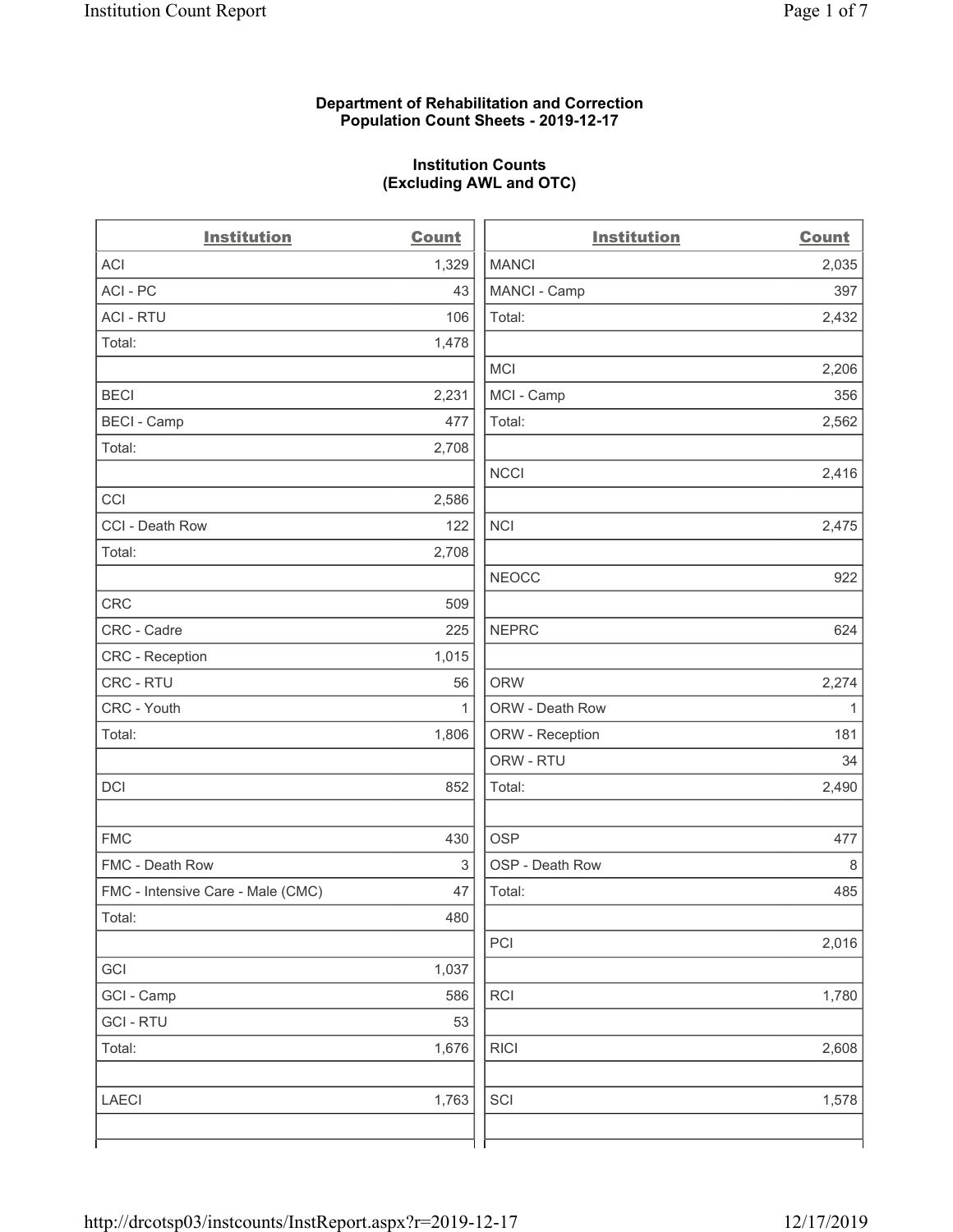| LECI                     | 1,837 | <b>SOCF</b>      | 1,215                              |
|--------------------------|-------|------------------|------------------------------------|
| LECI - Camp              | 193   | SOCF - RTU       | 73                                 |
| Total:                   | 2,030 | Total:           | 1,288                              |
|                          |       |                  |                                    |
| LOCI                     | 2,245 | <b>TCI</b>       | 1,026                              |
|                          |       | TCI - Camp       | 438                                |
| LORCI                    | 180   | Total:           | 1,464                              |
| <b>LORCI - Cadre</b>     | 126   |                  |                                    |
| <b>LORCI - Reception</b> | 1,212 | <b>TOCI</b>      | 769                                |
| Total:                   | 1,518 | <b>TOCI - PC</b> | 93                                 |
|                          |       | Total:           | 862                                |
| <b>MACI</b>              | 1,022 |                  |                                    |
| MACI - Minimum           | 1,223 | <b>WCI</b>       | 1,282                              |
| Total:                   | 2,245 | <b>WCI-RTU</b>   | 34                                 |
|                          |       | Total:           | 1,316                              |
|                          |       |                  | 48,827<br><b>Total Population:</b> |

\* The Total Population includes 30 Offenders with Reason Codes 30 & 31. \*\* The Total Population includes 37 Offenders with Reason Code 0A.

# **Male Population by Security Level (Include AWL and Exclude OTC)**

| <b>Security Level</b>  |                   | <b>Body</b> | <b>AWL</b>     | $(-OTC)$ | <b>Total</b> |
|------------------------|-------------------|-------------|----------------|----------|--------------|
| <b>Total Level E</b>   |                   | 944         | 4              | 3        | 945          |
| Total Level 4          |                   | 1,721       | 17             | 11       | 1,727        |
| Total Level 3          |                   | 11,469      | 200            | 170      | 11,499       |
| Total Level 2          |                   | 16.574      | 214            | 153      | 16,635       |
| Total Level 1          |                   | 13,934      | 177            | 100      | 14,011       |
| <b>Total Death Row</b> |                   | 137         | $\overline{2}$ | $\Omega$ | 139          |
|                        | <b>Total Male</b> | 44,779      | 614            | 437      | 44,956       |

# **Female Population by Institution (Include AWL and Exclude OTC)**

| <b>Institution</b> | <b>Body</b> | <b>AWL</b> | $(-OTC)$ | <b>Total</b> |
|--------------------|-------------|------------|----------|--------------|
| <b>DCI</b>         | 852         | 6          | 3        | 855          |
| <b>FMC</b>         | 9           |            | O        | 9            |
| <b>NEPRC</b>       | 624         | 12         |          | 632          |
| <b>ORW</b>         | 2,273       | 42         | 23       | 2,292        |
| ORW - Death Row    |             |            | 0        |              |
| ORW - Reception    | 181         |            | 6        | 182          |
|                    |             |            |          |              |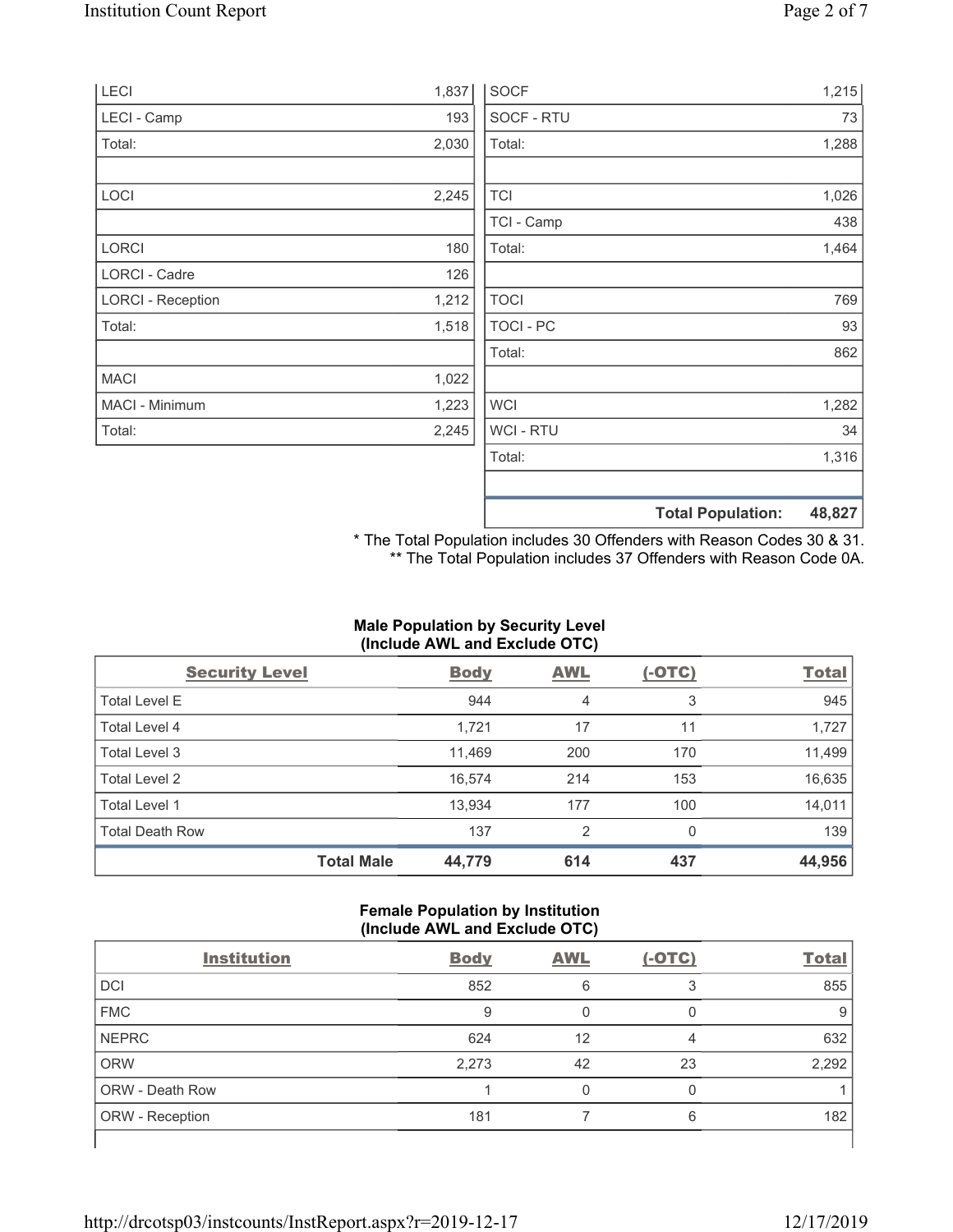| l ORW - RTU |                          | 34     |     |     | 34     |
|-------------|--------------------------|--------|-----|-----|--------|
|             | <b>Total Female</b>      | 3.974  | 67  | 36  | 4,005  |
|             |                          |        |     |     |        |
|             | <b>Total Population:</b> | 48,753 | 681 | 473 | 48,961 |

# **Male Population by Institution: Security Level 5 and E (Include AWL and Exclude OTC)**

| <b>Institution</b>   | <b>Body</b>      | <b>AWL</b>              | $(-OTC)$            | <b>Total</b>     |
|----------------------|------------------|-------------------------|---------------------|------------------|
| ACI                  | 3                | $\mathbf 0$             | $\mathbf 0$         | 3                |
| CRC                  | $\boldsymbol{9}$ | $\mathsf{O}\xspace$     | $\mathbf 0$         | $\boldsymbol{9}$ |
| CRC - Reception      | $\overline{4}$   | $\mathsf{O}\xspace$     | 0                   | 4                |
| CRC - RTU            | 5                | $\mathsf{O}\xspace$     | 0                   | 5                |
| <b>LAECI</b>         | 1                | $\mathsf{O}\xspace$     | $\mathbf 0$         | $\mathbf{1}$     |
| LECI                 | 5                | $\mathbf 0$             | 0                   | 5                |
| <b>MACI</b>          | $10$             | $\mathsf{O}\xspace$     | 0                   | 10               |
| <b>MANCI</b>         | $\overline{2}$   | $\mathbf 0$             | 0                   | $\sqrt{2}$       |
| <b>NEOCC</b>         | 1                | $\mathbf 0$             | 0                   | 1                |
| OSP                  | 327              | $\overline{2}$          | 1                   | 328              |
| RCI                  | 1                | $\mathsf{O}\xspace$     | 0                   | 1                |
| <b>SOCF</b>          | 418              | $\overline{2}$          | $\overline{2}$      | 418              |
| <b>TCI</b>           | $\sqrt{3}$       | $\mathbf 0$             | $\boldsymbol{0}$    | $\sqrt{3}$       |
| <b>TOCI</b>          | 141              | $\mathsf{O}\xspace$     | $\boldsymbol{0}$    | 141              |
| <b>WCI</b>           | $\boldsymbol{9}$ | $\mathsf{O}\xspace$     | $\mathsf{O}\xspace$ | $9\,$            |
| WCI - RTU            | 5                | $\mathsf{O}\xspace$     | $\mathbf 0$         | 5                |
| <b>Total Level 5</b> | 944              | $\overline{\mathbf{4}}$ | 3                   | 945              |

# **Male Population by Institution: Security Level 4 (Include AWL and Exclude OTC)**

| <b>Institution</b>                | <b>Body</b>    | <b>AWL</b> | $(-OTC)$ | <b>Total</b> |
|-----------------------------------|----------------|------------|----------|--------------|
| ACI                               | 4              |            |          | 5            |
| CRC                               | 13             |            |          | 13           |
| CRC - Reception                   | 4              | $\Omega$   | $\Omega$ | 4            |
| CRC - RTU                         | 12             | U          | U        | 12           |
| <b>FMC</b>                        | 3              |            | $\Omega$ |              |
| FMC - Intensive Care - Male (CMC) |                |            |          |              |
| <b>LECI</b>                       | $\mathfrak{p}$ | O          | O        |              |
| LOCI                              | $\Omega$       | 4          | 4        |              |
| <b>LORCI</b>                      |                |            | O        |              |
| LORCI - Cadre                     |                |            |          |              |
|                                   |                |            |          |              |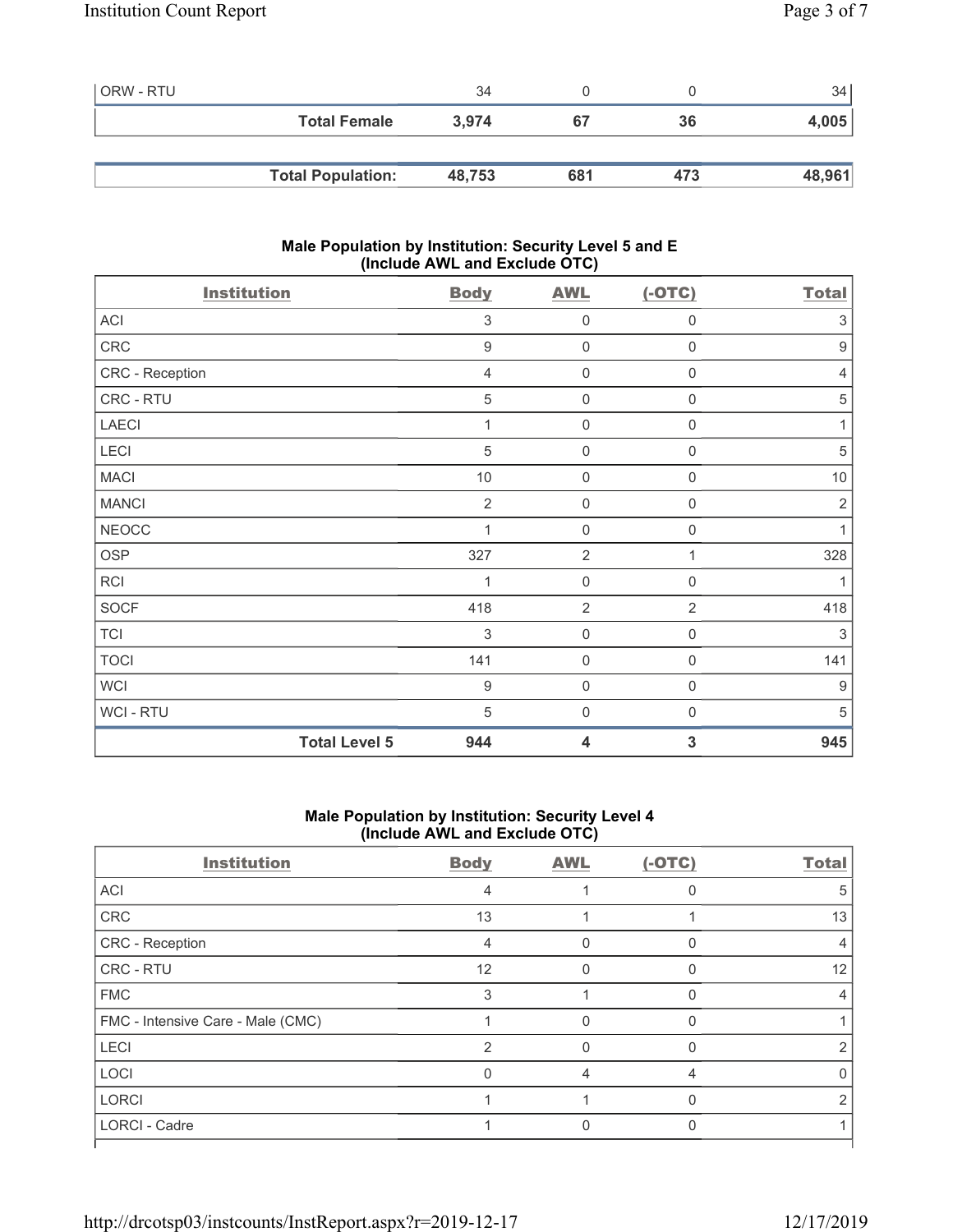| <b>LORCI - Reception</b> | 1                             | $\boldsymbol{0}$ | $\Omega$     |       |
|--------------------------|-------------------------------|------------------|--------------|-------|
| <b>MACI</b>              | 17                            | $\mathbf 0$      | 0            | 17    |
| <b>MANCI</b>             | $9\,$                         | 0                | 0            | 9     |
| <b>NEOCC</b>             | $\overline{2}$                | $\mathbf{0}$     | $\Omega$     | 2     |
| <b>OSP</b>               | 130                           | 1                |              | 130   |
| SOCF                     | 793                           | 5                | 3            | 795   |
| SOCF - RTU               | 73                            | 0                | 0            | 73    |
| <b>TCI</b>               | 10                            | $\mathbf{0}$     | 0            | 10    |
| <b>TOCI</b>              | 622                           | 3                | 2            | 623   |
| TOCI - PC                | 16                            | $\mathbf{0}$     | $\Omega$     | 16    |
| <b>WCI</b>               | 3                             | $\mathbf{0}$     | <sup>0</sup> | 3     |
| WCI - RTU                | 4                             | $\Omega$         | $\Omega$     | 4     |
|                          | <b>Total Level 4</b><br>1,721 | 17               | 11           | 1,727 |

### **Male Population by Institution: Security Level 3 (Include AWL and Exclude OTC)**

| <b>Institution</b>                | <b>Body</b>    | <b>AWL</b>          | $(-OTC)$            | <b>Total</b>   |
|-----------------------------------|----------------|---------------------|---------------------|----------------|
| <b>ACI</b>                        | 17             | $\mathsf{O}\xspace$ | $\mathsf{O}\xspace$ | 17             |
| ACI-PC                            | $9\,$          | $\mathsf{O}\xspace$ | $\mathbf 0$         | $9$            |
| <b>BECI</b>                       | 1              | $\mathsf{O}\xspace$ | $\mathsf{O}\xspace$ | 1              |
| CCI                               | 13             | $\mathsf{O}\xspace$ | $\mathsf 0$         | 13             |
| <b>CRC</b>                        | 272            | $\boldsymbol{9}$    | $\boldsymbol{9}$    | 272            |
| CRC - Cadre                       | 20             | $\mathsf 0$         | $\mathbf 0$         | 20             |
| <b>CRC</b> - Reception            | 645            | 17                  | 16                  | 646            |
| CRC - RTU                         | 38             | $\mathsf 0$         | $\mathsf{O}\xspace$ | 38             |
| CRC - Youth                       | $\mathbf{1}$   | $\mathsf 0$         | $\mathsf{O}\xspace$ | $\mathbf{1}$   |
| <b>FMC</b>                        | 10             | $\mathbf 1$         | $\mathsf{O}\xspace$ | 11             |
| FMC - Intensive Care - Male (CMC) | $\overline{4}$ | $\mathsf{O}\xspace$ | $\mathsf{O}\xspace$ | $\overline{4}$ |
| <b>LAECI</b>                      | 10             | $\mathbf 0$         | $\mathbf 0$         | 10             |
| <b>LECI</b>                       | 1,761          | 14                  | 11                  | 1,764          |
| LOCI                              | 3              | $\mathbf 0$         | $\mathbf 0$         | $\sqrt{3}$     |
| LORCI                             | 58             | 63                  | 60                  | 61             |
| LORCI - Cadre                     | 11             | $\mathsf{O}\xspace$ | $\mathsf{O}\xspace$ | 11             |
| <b>LORCI - Reception</b>          | 950            | $\overline{2}$      | $\overline{2}$      | 950            |
| <b>MACI</b>                       | 884            | 3                   | $\overline{2}$      | 885            |
| <b>MANCI</b>                      | 1,923          | 26                  | 20                  | 1,929          |
| MCI                               | $\overline{2}$ | $\mathsf 0$         | $\mathsf{O}\xspace$ | $\overline{2}$ |
| <b>NCCI</b>                       | 16             | $\mathsf{O}\xspace$ | $\mathsf 0$         | 16             |
| <b>NCI</b>                        | 3              | $\mathsf{O}\xspace$ | $\mathsf{O}\xspace$ | 3              |
| <b>NEOCC</b>                      | 903            | $\overline{7}$      | 4                   | 906            |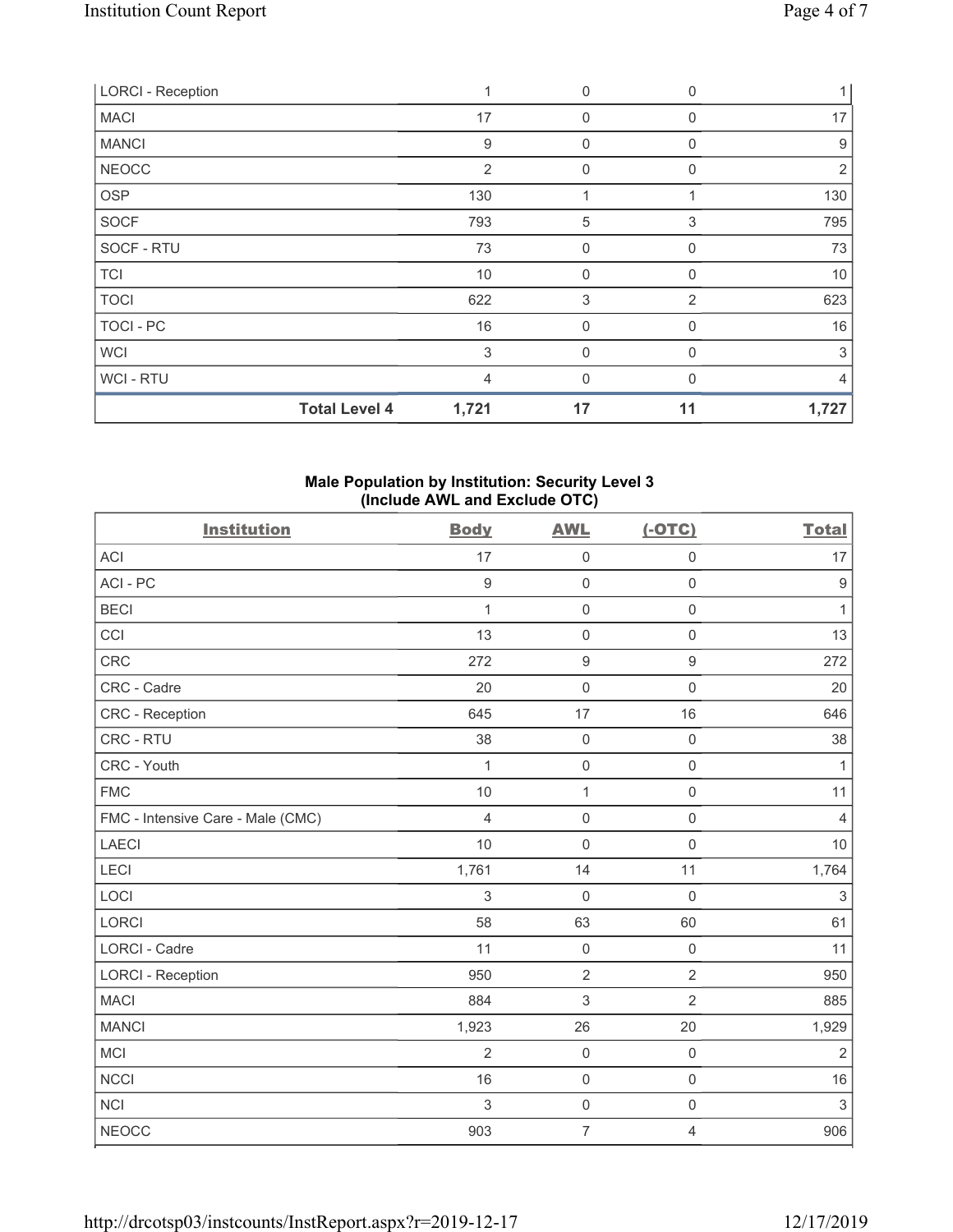| OSP         |                      | 1              | 0              | 0           |                |
|-------------|----------------------|----------------|----------------|-------------|----------------|
| PCI         |                      | 39             | $\overline{2}$ | $\mathbf 0$ | 41             |
| <b>RCI</b>  |                      | 1,594          | 24             | 19          | 1,599          |
| <b>RICI</b> |                      | $\overline{2}$ | 0              | 0           | $\overline{2}$ |
| SCI         |                      | 4              | 0              | $\Omega$    |                |
| <b>SOCF</b> |                      | 4              | $\mathbf 0$    | 0           | $\overline{4}$ |
| <b>TCI</b>  |                      | 935            | 11             | 9           | 937            |
| <b>TOCI</b> |                      | 6              | $\mathbf 0$    | 0           | 6              |
| TOCI - PC   |                      | 77             | $\mathbf 0$    | $\Omega$    | 77             |
| <b>WCI</b>  |                      | 1,235          | 21             | 18          | 1,238          |
| WCI - RTU   |                      | 21             | $\mathbf{0}$   | $\Omega$    | 21             |
|             | <b>Total Level 3</b> | 11,469         | 200            | 170         | 11,499         |

#### **Male Population by Institution: Security Level 2 (Include AWL and Exclude OTC)**

| <b>Institution</b>                | <b>Body</b>  | <b>AWL</b>       | $(-OTC)$            | <b>Total</b> |
|-----------------------------------|--------------|------------------|---------------------|--------------|
| <b>ACI</b>                        | 747          | $\overline{4}$   | $\overline{2}$      | 749          |
| ACI-PC                            | 24           | $\mathsf 0$      | $\mathsf{O}\xspace$ | 24           |
| <b>ACI - RTU</b>                  | 79           | $\mathbf 0$      | $\mathbf 0$         | 79           |
| <b>BECI</b>                       | 1,585        | 16               | $\overline{7}$      | 1,594        |
| <b>BECI - Camp</b>                | 1            | $\mathbf 0$      | $\mathsf 0$         | $\mathbf{1}$ |
| CCI                               | 1,994        | 11               | 8                   | 1,997        |
| <b>CRC</b>                        | 107          | $\sqrt{5}$       | $\overline{4}$      | 108          |
| CRC - Cadre                       | 204          | $\mathsf 0$      | $\mathsf{O}\xspace$ | 204          |
| CRC - Reception                   | 196          | $\boldsymbol{9}$ | 9                   | 196          |
| CRC - RTU                         | $\mathbf{1}$ | $\mathsf 0$      | $\mathsf{O}\xspace$ | $\mathbf{1}$ |
| <b>FMC</b>                        | 13           | $\mathsf 0$      | $\mathsf{O}\xspace$ | 13           |
| FMC - Intensive Care - Male (CMC) | 12           | $\mathbf{1}$     | $\mathsf{O}\xspace$ | 13           |
| GCI                               | 386          | $\,6\,$          | 3                   | 389          |
| <b>GCI-RTU</b>                    | 43           | $\mathsf 0$      | $\mathsf{O}\xspace$ | 43           |
| <b>LAECI</b>                      | 1,133        | 21               | 19                  | 1,135        |
| LECI                              | 69           | $\mathbf{1}$     | $\mathbf 0$         | 70           |
| LOCI                              | 1,388        | 16               | 15                  | 1,389        |
| <b>LORCI</b>                      | 103          | 22               | 19                  | 106          |
| LORCI - Cadre                     | 113          | $\mathbf{1}$     | $\mathsf{O}\xspace$ | 114          |
| <b>LORCI - Reception</b>          | 111          | $\mathbf{1}$     | $\mathbf{1}$        | 111          |
| <b>MACI</b>                       | 110          | 3                | 3                   | 110          |
| <b>MANCI</b>                      | 76           | 0                | $\mathsf 0$         | 76           |
| MCI                               | 1,685        | 16               | 8                   | 1,693        |
| <b>NCCI</b>                       | 1,149        | 17               | 17                  | 1,149        |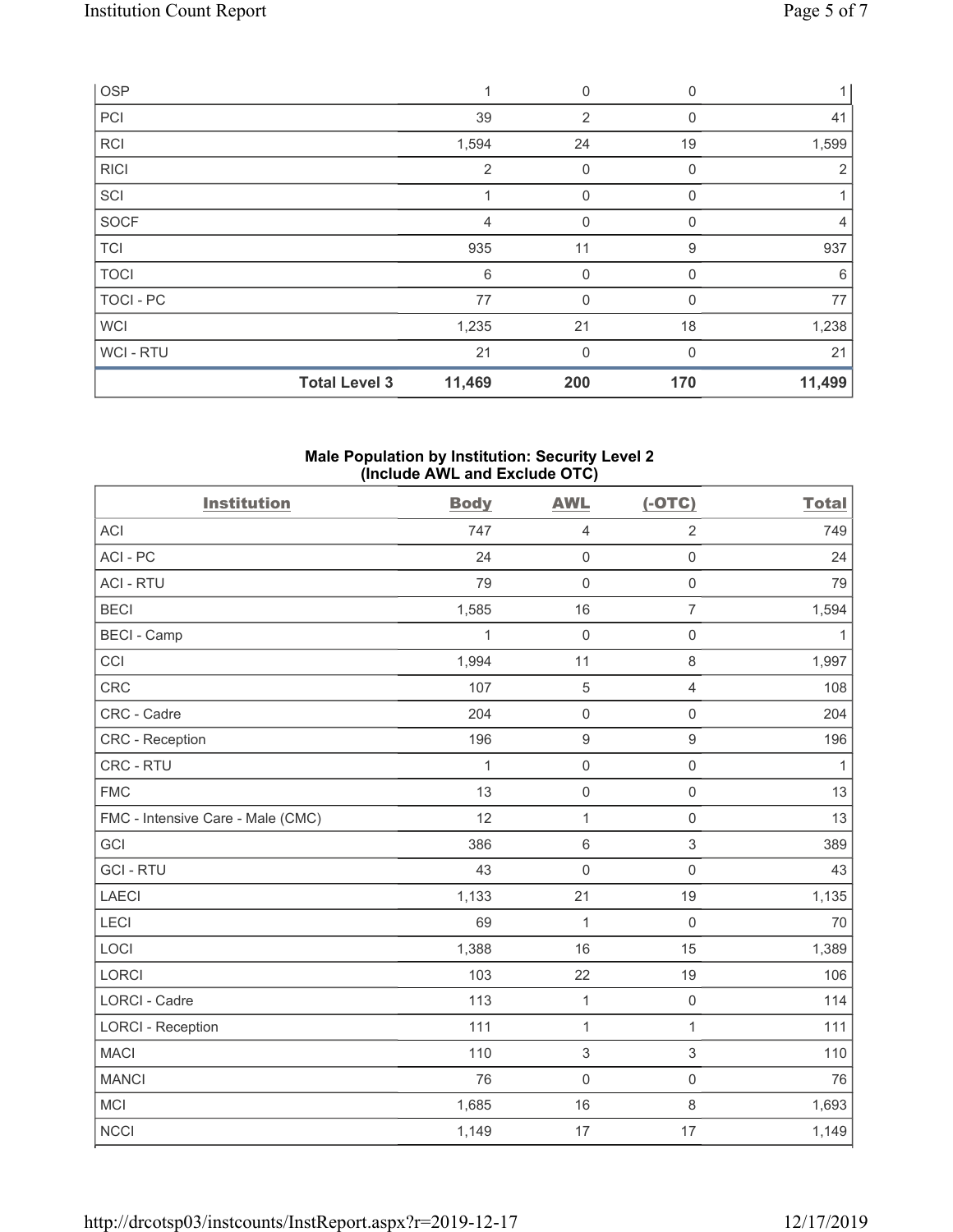| <b>NCI</b>   |                      | 1,538  | 22  | 16  | 1,544  |
|--------------|----------------------|--------|-----|-----|--------|
| <b>NEOCC</b> |                      | 16     | 0   |     | 16     |
| PCI          |                      | 870    | 9   | 2   | 877    |
| <b>RCI</b>   |                      | 185    | 3   | 2   | 186    |
| <b>RICI</b>  |                      | 1,452  | 22  | 12  | 1,462  |
| SCI          |                      | 1,109  | 8   | 6   | 1,111  |
| <b>TCI</b>   |                      | 40     | 0   | O   | 40     |
| <b>WCI</b>   |                      | 35     | 0   |     | 35     |
|              | <b>Total Level 2</b> | 16,574 | 214 | 153 | 16,635 |

# **Male Population by Institution: Security Level 1 (Include AWL and Exclude OTC)**

| <b>Institution</b>                | <b>Body</b> | <b>AWL</b>          | $(-OTC)$            | <b>Total</b> |
|-----------------------------------|-------------|---------------------|---------------------|--------------|
| <b>ACI</b>                        | 558         | 3                   | $\mathbf 0$         | 561          |
| ACI-PC                            | 10          | $\mathbf 0$         | $\mathbf 0$         | 10           |
| <b>ACI - RTU</b>                  | 27          | $\mathbf 0$         | $\mathbf 0$         | 27           |
| <b>BECI</b>                       | 644         | 12                  | 6                   | 650          |
| <b>BECI - Camp</b>                | 475         | $\mathbf 0$         | $\mathbf 0$         | 475          |
| CCI                               | 578         | $\sqrt{3}$          | $\overline{2}$      | 579          |
| CRC                               | 47          | $\mathbf 0$         | $\mathsf{O}\xspace$ | 47           |
| CRC - Cadre                       | 1           | $\mathbf 0$         | $\mathbf 0$         | $\mathbf{1}$ |
| <b>CRC</b> - Reception            | 161         | $\overline{7}$      | $\overline{7}$      | 161          |
| <b>FMC</b>                        | 395         | $\overline{7}$      | $\mathbf{1}$        | 401          |
| FMC - Intensive Care - Male (CMC) | 30          | $\mathbf 0$         | $\mathbf 0$         | 30           |
| GCI                               | 651         | 17                  | 8                   | 660          |
| GCI - Camp                        | 586         | $\mathbf 0$         | $\mathbf 0$         | 586          |
| <b>GCI-RTU</b>                    | 10          | $\mathsf{O}\xspace$ | $\mathbf 0$         | 10           |
| <b>LAECI</b>                      | 619         | $\,8\,$             | 8                   | 619          |
| <b>LECI</b>                       | $\mathbf 0$ | $\mathbf{3}$        | $\mathfrak{S}$      | $\mathbf 0$  |
| LECI - Camp                       | 193         | $\mathbf 0$         | $\mathbf 0$         | 193          |
| LOCI                              | 854         | $6\phantom{1}$      | 3                   | 857          |
| <b>LORCI</b>                      | 18          | 13                  | 11                  | 20           |
| <b>LORCI - Cadre</b>              | 1           | $\mathbf 0$         | $\mathsf{O}\xspace$ | $\mathbf{1}$ |
| <b>LORCI - Reception</b>          | 150         | $\mathbf 0$         | $\mathbf 0$         | 150          |
| MACI - Minimum                    | 1,223       | 12                  | $\boldsymbol{9}$    | 1,226        |
| <b>MANCI</b>                      | 25          | $\boldsymbol{9}$    | 5                   | 29           |
| MANCI - Camp                      | 397         | $\overline{2}$      | $\overline{2}$      | 397          |
| <b>MCI</b>                        | 519         | 10                  | 6                   | 523          |
| MCI - Camp                        | 356         | $\boldsymbol{0}$    | $\mathsf{O}\xspace$ | 356          |
| <b>NCCI</b>                       | 1,250       | $\overline{4}$      | $\overline{2}$      | 1,252        |